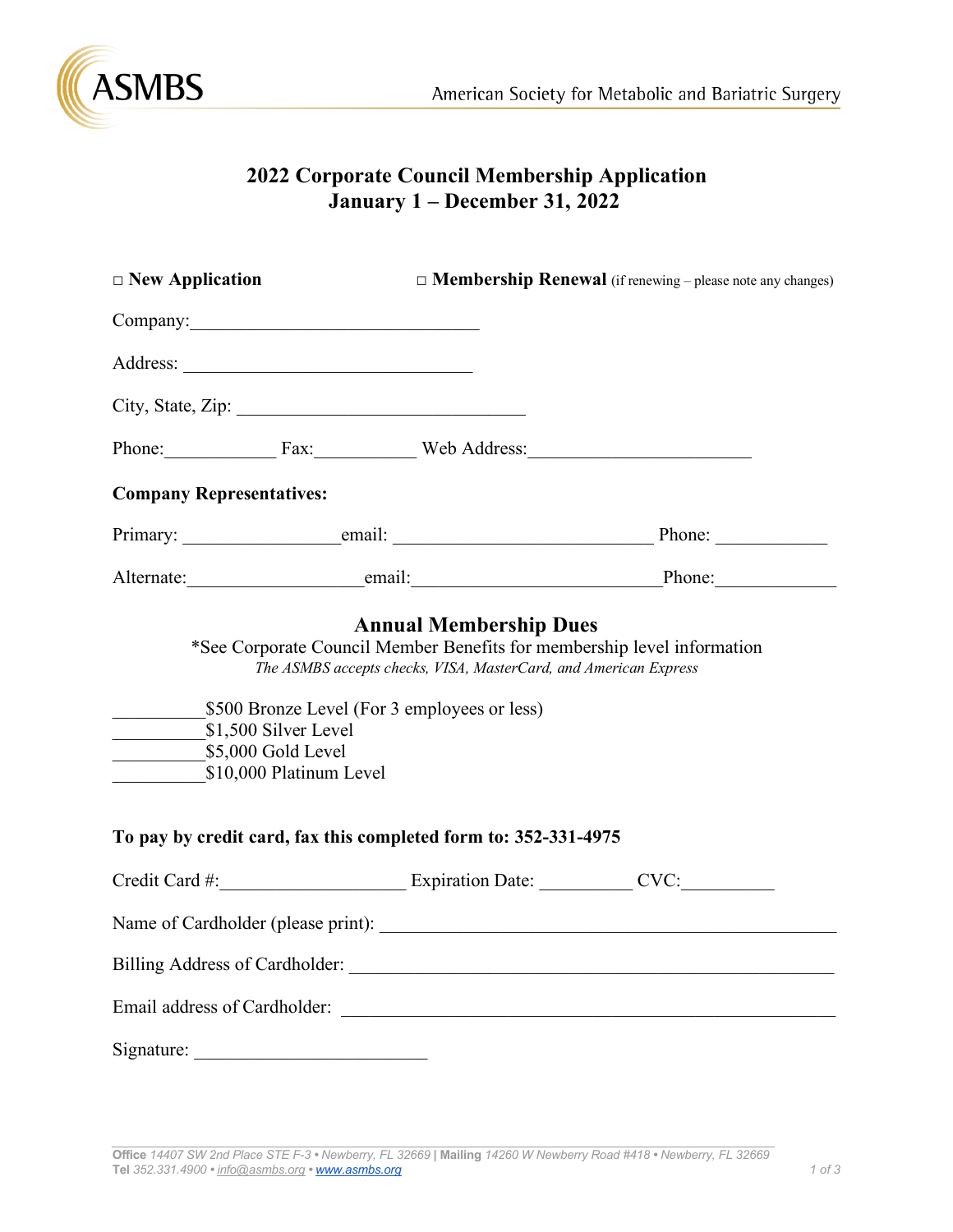

**To pay by check, remit this form along with payment to:**  ASMBS Attn: Corporate Council Membership 14407 SW 2nd Place Suite F-2 Newberry, FL 32669-2765

Attn: Corporate Council Liaison corporate@asmbs.org (352) 331-4900

We appreciate your commitment to the industry and look forward to working with you!

| 2022 Corporate Council Membership Application |                                  |  |
|-----------------------------------------------|----------------------------------|--|
|                                               | Ouling Duadrate & Causiaca Cride |  |

Online Products & Services Guide

| $\Box$ Check if the information is new or updated $\Box$ Review ASMBS.org |  |                                                                                   |  |  |
|---------------------------------------------------------------------------|--|-----------------------------------------------------------------------------------|--|--|
| <b>Company Information</b>                                                |  |                                                                                   |  |  |
|                                                                           |  | Company Name:                                                                     |  |  |
|                                                                           |  | Address: City: City:                                                              |  |  |
|                                                                           |  | State/Province: _______________ Zip/Postal Code: __________ Country: ____________ |  |  |
|                                                                           |  | Website:                                                                          |  |  |
|                                                                           |  |                                                                                   |  |  |
| <b>Company Contact</b>                                                    |  |                                                                                   |  |  |
|                                                                           |  |                                                                                   |  |  |
| Phone #: $\qquad \qquad$ Fax #: $\qquad \qquad$ Email:                    |  |                                                                                   |  |  |
| <b>Company Customer Service Information</b>                               |  |                                                                                   |  |  |
|                                                                           |  | Main #: $\qquad \qquad \text{Alternate } #: \qquad \qquad \text{Fax } #:$         |  |  |